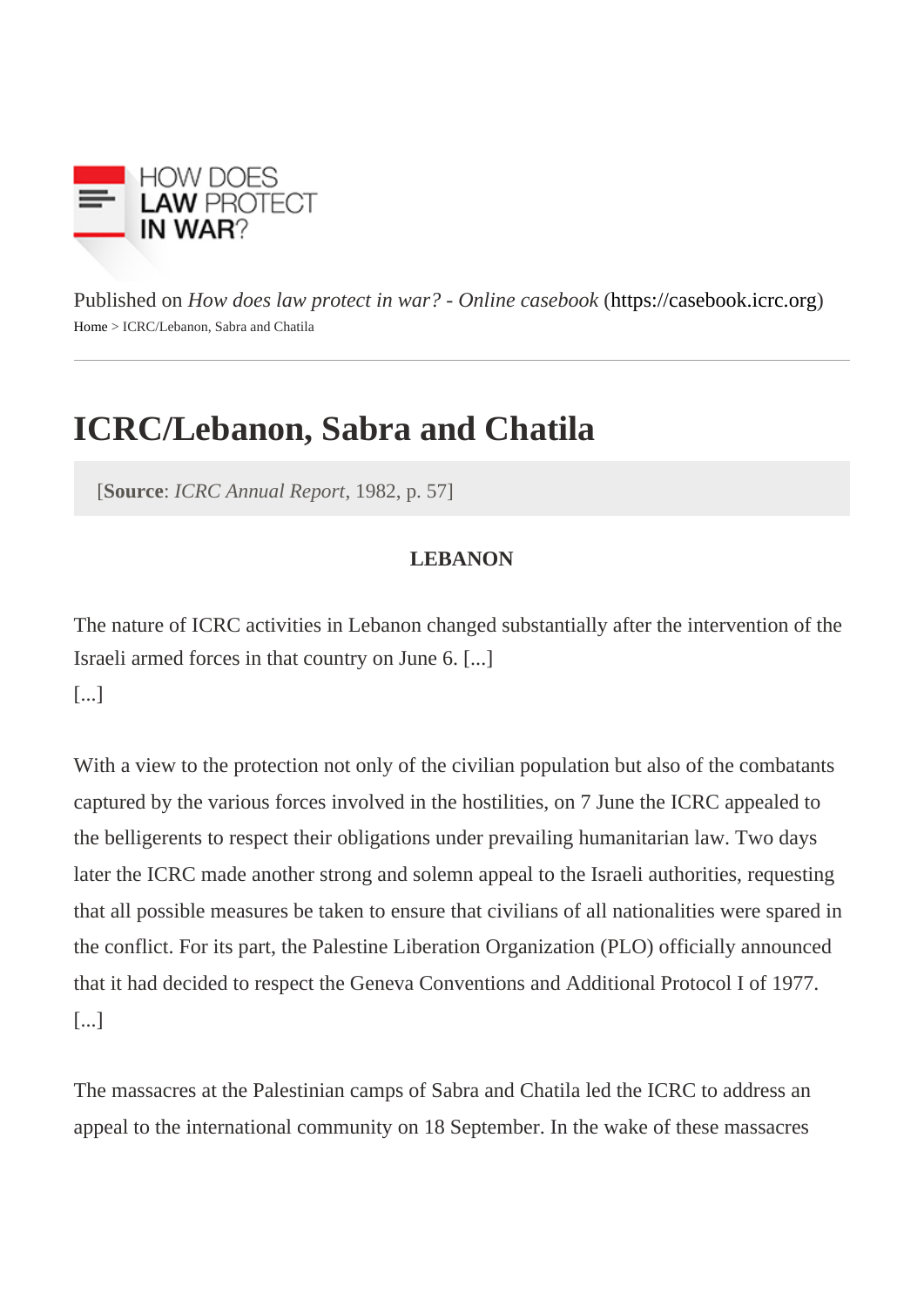medical and, above all, protective measures were taken as soon as the ICRC was able to enter the camps on 18 September. [...]

## **MASSACRES AT SABRA AND CHATILA**

The ICRC delegates had been in the habit of making daily visits to the southern suburbs of Beirut in order to provide assistance and protection for the civilian population until access to that zone, in which the Palestinian refugee camps were situated, was denied to them by the Israeli army with effect from 15 September.

By 17 September the delegates had been able to transfer the most serious cases being treated in the Gaza and Akka hospitals on the outskirts of the camps to other hospitals in the capital but they were not in a position to intervene until they were able to enter the precincts of the camps the following day, 18 September. (The massacres began on the 16th).

On that date, September 18, the ICRC addressed an appeal to the international community in which it condemned the fact that, according to reports from its delegates in Beirut, "hundreds of women, children, adolescents and elderly persons have been killed in Beirut in the district of Chatila, the streets of which are strewn with their bodies. The ICRC is also aware that wounded persons have been killed in hospital beds and that others, including doctors, have been abducted". The ICRC further announced that its delegates had evacuated two hospitals and that hundreds of persons were seeking refuge at the delegation. The appeal ended with the words: "The ICRC solemnly appeals to the international community to intervene to put an immediate stop to the intolerable massacre perpetrated on whole groups of people and to ensure that the wounded and those who treat them are respected and that the basic right to life is observed".

At the same time, in a letter from President Hay to Mr Begin, the ICRC reminded the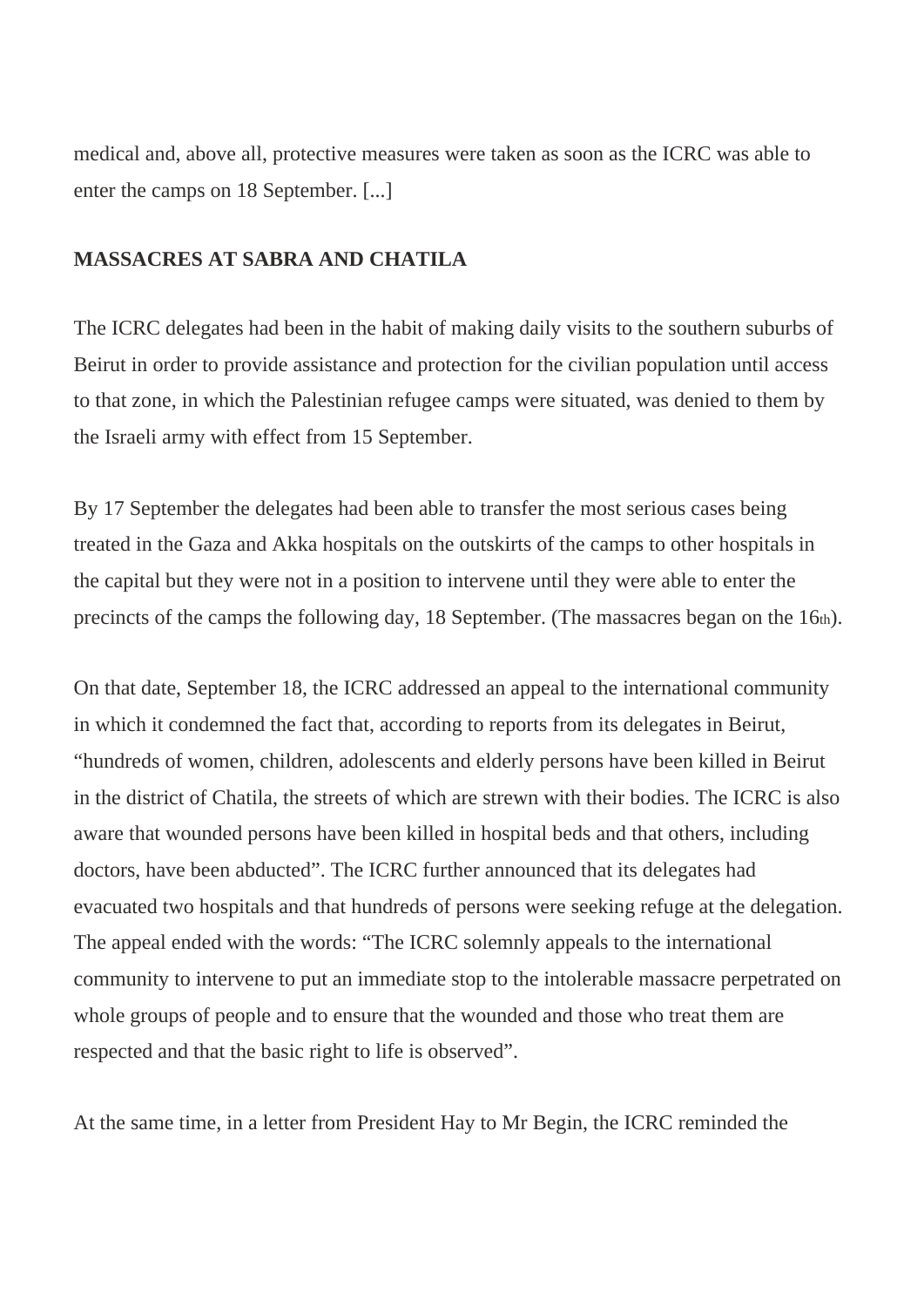occupying authorities that, under the provisions of the Fourth Geneva Convention, it was their duty to restore and ensure public order and safety.

On September 18, the Gaza and Akka hospitals at Beirut were completely evacuated. Due to overcrowded conditions in the Beirut hospitals and the prevailing state of insecurity, the ICRC placed the Gaza, Lahoud, Amel-Moussaitb and Najjar hospitals under its own control and protection for several days. About 5,000 persons seeking refuge at the ICRC delegation were given temporary shelter under its protection.

From 18 September the ICRC also organized and participated in the identification and interment of the victims of the massacres. To this end it received substantial help from the Lebanese Red Cross, whose relief workers took part in the operation with the utmost devotion to duty. ICRC medical personnel based in other parts of the country also came to Beirut to help.

Once this first phase was completed, the ICRC continued its daily visits to the camps in order to reassure the population through its presence. A permanent medical service was provided at the Akka and Gaza hospitals until October 11 and 13, respectively.

Due to the prevailing insecurity in southern Lebanon, the delegates made daily visits to the Palestinian camps from September until December in order to protect and reassure the population. [...]

## **Discussion**

1. How would you qualify the armed conflict in Lebanon in the summer of 1982? Can the IHL of international armed conflicts be applied although Israeli forces were not fighting against Lebanese forces but mainly against the PLO? What was the status of PLO soldiers under IHL? Did Israel as an occupying power have any obligations with regard to Sabra and Chatila at the time of the massadore  $\mathcal{R}(t, 42_{[1]};$  GC I-IV, [common Art. 2](https://www.icrc.org/applic/ihl/ihl.nsf/Article.xsp?action=openDocument&documentId=41229BA1D6F7E573C12563CD00519E4A)